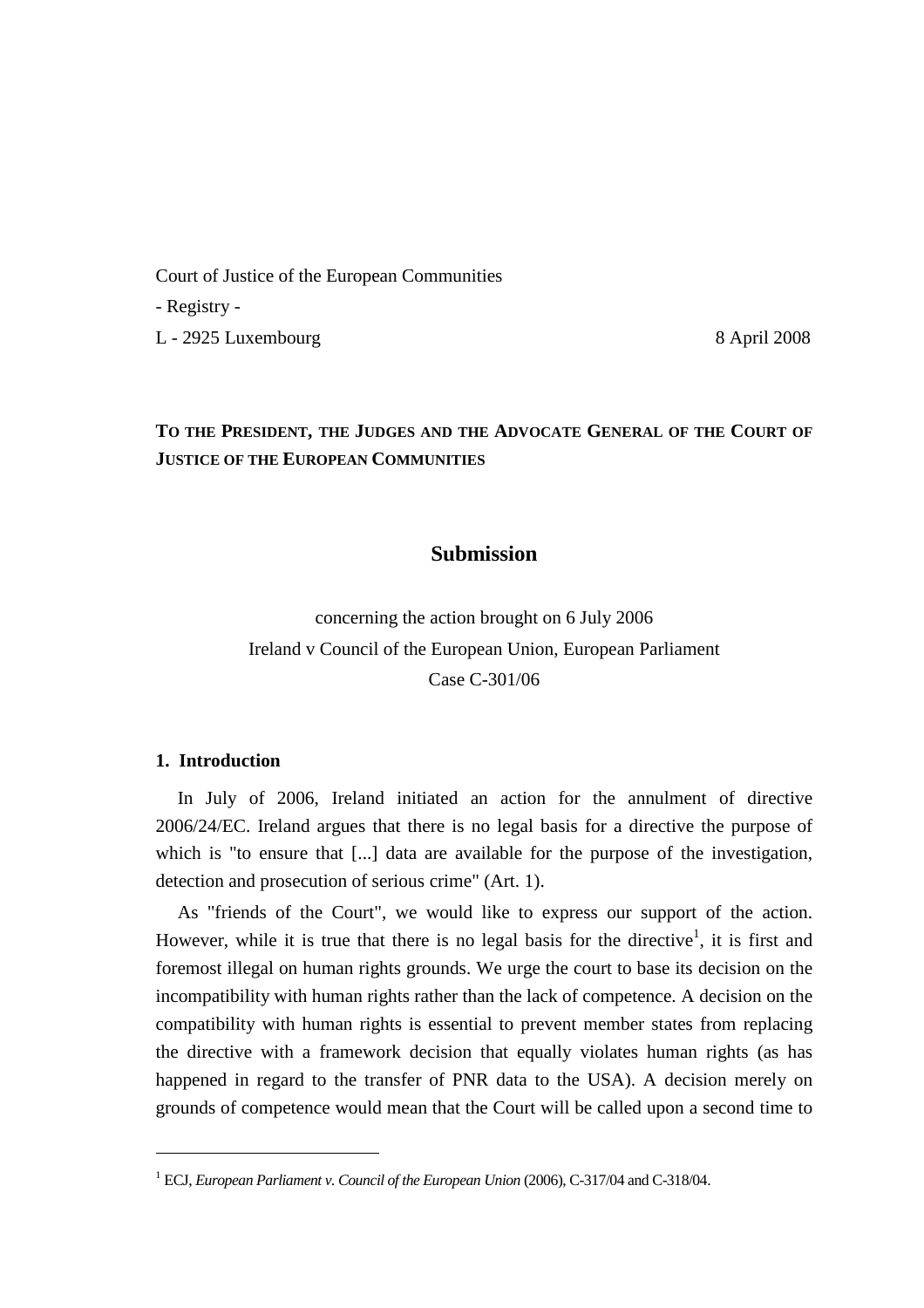decide on the legality of a framework decision that is substantially identical to the present directive. A decision on the basis of human rights is urgently needed to uphold the privacy of telecommunications in Europe.

Human rights are decisive in determining the legality of blanket traffic data retention. The European Convention for the Protection of Human Rights and Fundamental Freedoms (ECHR) is binding not only for individual states but also for the European Union (Art. 6-2 TEU). Because of Art. 6-2 TEU, directives must be compatible with the ECHR and are subject to review, in this respect, by the European Court of Justice (Art. 230 TEC).

#### **2. The right to respect for private life and correspondence (Article 8 ECHR)**

The principal provision providing the individual with protection from the processing of telecommunications traffic data is Art. 8 ECHR. This article warrants, among others, the right to respect for a person's private life and correspondence. In its jurisprudence, the European Court of Human Rights (ECtHR) has repeatedly held that the metering of traffic data without the consent of the subscriber constitutes an interference with the rights to respect for private life and correspondence.<sup>2</sup> This jurisprudence is based on traffic data being 'an integral element in the communications made'.<sup>3</sup>

Just as the metering of telecommunications by government officials, the stateimposed retention of traffic data by private telecommunications companies is an interference with Art. 8 ECHR. $<sup>4</sup>$  The fact that the state uses private companies for the</sup> execution of its retention programme does not affect this classification, given that authorities have the right to access retained traffic data at any time. Neither does the legal qualification of data retention legislation depend on whether or not telecommunications companies may access retained data for their own purposes as well. Finally, it is an interference with Art. 8 ECHR if the state grants telecommunications providers the right to voluntarily retain traffic data beyond the period necessary for their business purposes, because state authorities can in turn, assert the right to access such data for their own purposes.

Any interference with the rights guaranteed in Art. 8 ECHR requires justification.

<sup>2</sup> ECtHR, *Malone v. the United Kingdom* (1984), Publications A82, § 84; ECtHR, *Valenzuela Contreras v. Spain* (1998), Decisions and Reports 1998-V, § 47; ECtHR, *P.G. and J.H. v. the United Kingdom* (2001), Decisions and Reports 2001-IX, § 42.

<sup>3</sup> ECtHR, *Malone v. the United Kingdom* (1984), Publications A82, § 84.

<sup>4</sup> Covington & Burling, *Memorandum of laws concerning the legality of data retention with regard to the rights guaranteed by the European Convention on Human Rights*, dated 10/10/2003, http://www.statewatch.org/news/- 2003/oct/Data\_Retention\_Memo.pdf, at 6.

<sup>&</sup>lt;sup>5</sup> See Art. 6 of the Directive 2002/58/EC on privacy and electronic communications.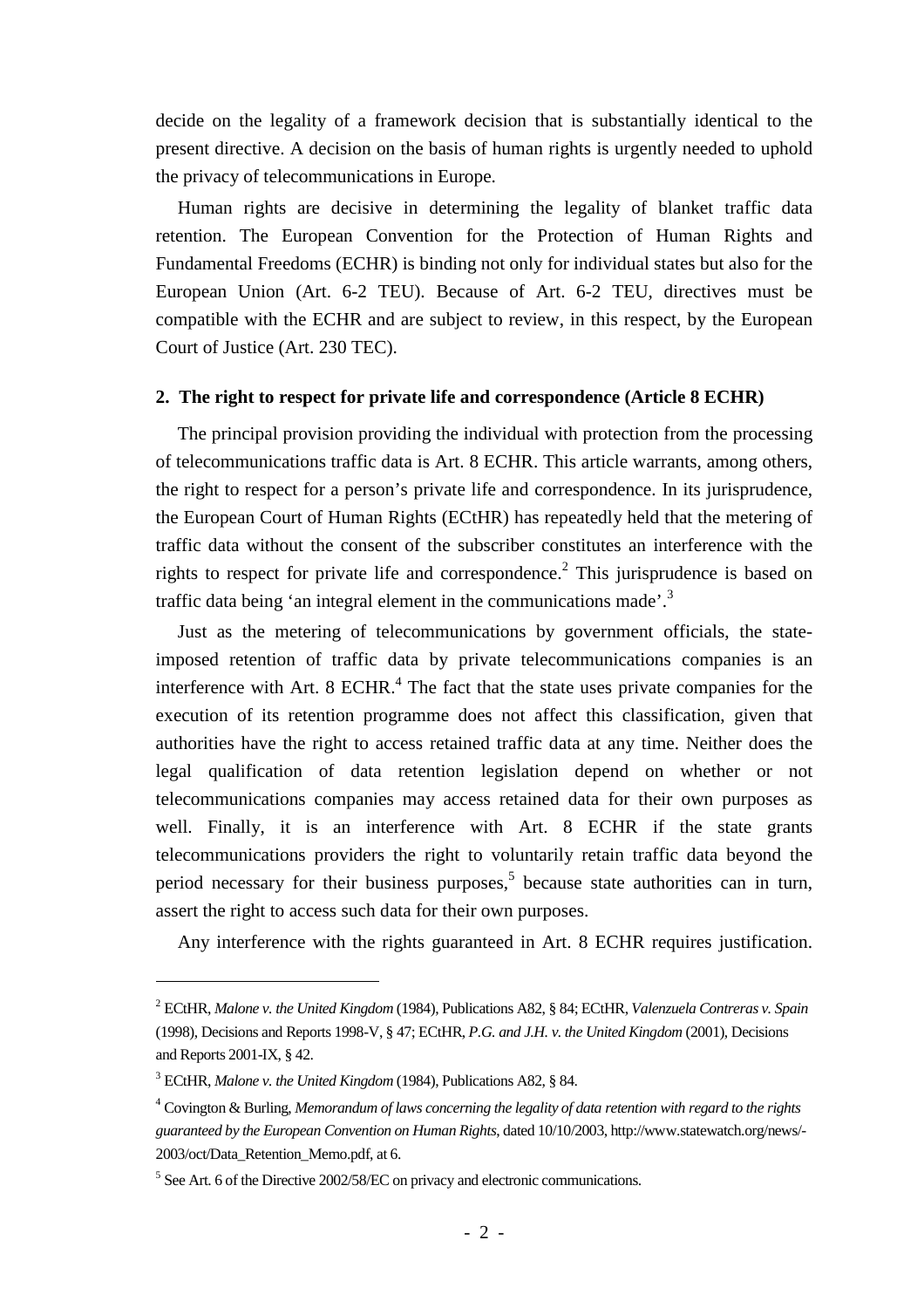According to Art. 8-2 ECHR, interferences must be 'in accordance with the law'. According to the ECtHR, this expression requires that the measure should have some basis in domestic law. It further refers to the quality of the law in question, requiring that it should be accessible to the person concerned and formulated with sufficient precision inline with the seriousness of the interference.<sup>6</sup> Sufficient precision is necessary to enable the individual concerned to foresee the law's consequences and adapt their conduct accordingly. Additionally, domestic law must provide effective legal protection against arbitrary or improper interferences by public authorities.

If an interference is in accordance with the law, Art. 8-2 ECHR further requires the measure to be 'necessary in a democratic society in the interests of national security, public safety or the economic well-being of the country, for the prevention of disorder or crime, for the protection of health or morals, or for the protection of the rights and freedoms of others.' Keeping in mind the importance of the human right being interfered with, such necessity for interference can be assumed only if the interference corresponds to a pressing social need, pursues a legitimate aim and is proportionate to that aim.<sup>7</sup> The ECtHR has clearly stated that the aim pursued must be balanced against the seriousness of the interference, and that the social need must be sufficiently pressing to outweigh the human right in question.<sup>8</sup>

In examining the necessity of data retention, the first test is that of effectiveness. Data retention is not altogether ineffective because it can be assumed to support law enforcement in a certain number of cases. Furthermore, no less intrusive but equally effective alternatives are available.

The proportionality test finally requires the harm to civil rights to be proportionate to the aims of the legislation in question. Thus, the positive and the negative effects of the measure on individuals and society as a whole must be balanced against each other. This cannot be achieved by means of general considerations on the interests and rights in question since it is impossible to establish an absolute order or ranking of interests and rights. Instead, it is necessary to determine how useful the measure will actually be and what harmful effects it will actually have.

<sup>6</sup> ECtHR, *Sunday Times v. the United Kingdom* (1979), Publications A30, § 49; ECtHR, *Silver* et al. *v. the United Kingdom* (1983), Publications A61, §§ 87 and 88; ECtHR, *Lambert v. France* (1998), Decisions and Reports 1998-V, § 23.

<sup>7</sup> ECtHR, *Sunday Times v. the United Kingdom* (1979), Publications A30, § 62; ECtHR, *Silver* et al. *v. the United Kingdom* (1983), Publications A61, § 97; ECtHR, *Foxley v. the United Kingdom* (2000), http://-

hudoc.echr.coe.int/Hudoc1doc2/HEJUD/200107/foxley%20-%2033274jv.chb3%2020062000e.doc, § 43.

<sup>8</sup> ECtHR, *Sunday Times v. the United Kingdom* (1979), Publications A30, §§ 65 and 67; ECtHR, *Leander v. Sweden* (1987), Publications A116, § 59.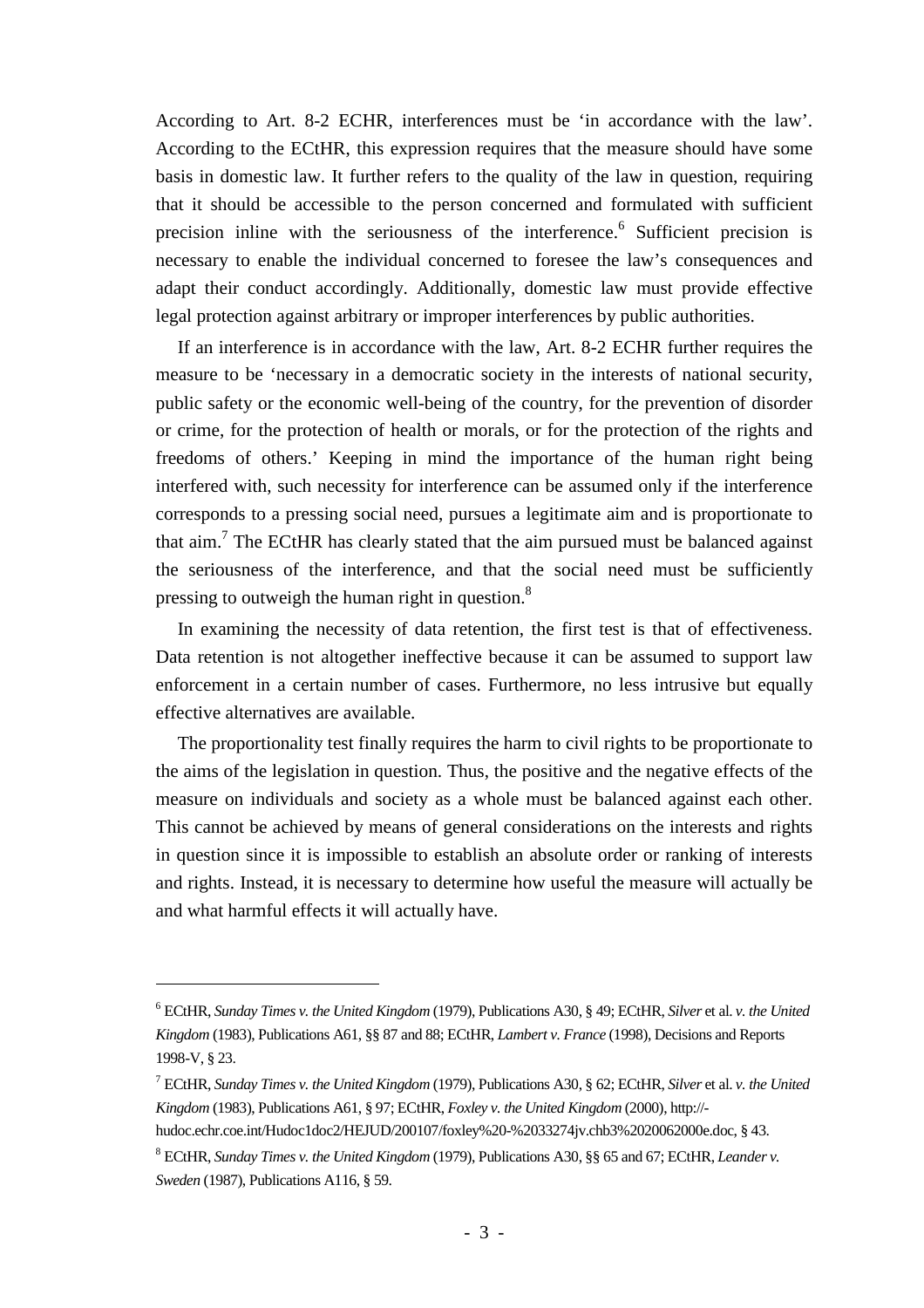It needs to be kept in mind that law enforcement is not an interest or a right in itself. Any other opinion would enable the state, having the power to make the laws that are to be enforced, to progressively erode human rights. Sanctions as a mere instrument of retribution for criminal acts committed in the past cannot legitimise restrictions on human rights. The same applies to other abstract aims such as 'criminal justice' or 'the defence of innocent suspects'. Art. 8-2 ECHR, while recognising the "prevention of [...] crime" as a legitimate aim, does not mention the prosecution of crime. Therefore, the prosecution of crime can justify an interference only where it is effective in preventing crime. Criminal law is legitimate only as a means of protecting individual rights, ie of preventing damage being inflicted upon them. The degree to which an interference with human rights is effective in furthering this aim needs to be evaluated in order to effectively protect civil liberties. Thus, restrictions on human rights for the purpose of fighting crime cannot be accepted without examining the actual effectiveness of law enforcement.

Traffic data retention can, in principle, be useful in preventing infringements on any right. As far as cyber-crime (i.e. crime committed by means of telecommunications networks) is concerned, however, it is mostly the monetary interests of individuals that are affected. Cyber-crime hardly ever poses a threat to society as a whole or to the physical safety of individuals.

The benefit of retaining traffic data lies mostly in the investigation of criminal acts committed in the past, whereas its effectiveness in preventing damage is marginal. An analysis of relevant empirical studies shows that strengthening law enforcement does not have any apparent effect on the decision-making process of potential offenders. The investigation and prosecution of crime has preventive effects only insofar as prison sentences prevent offenders from committing offences out of prison during their prison term, and where proceedings result in the restoration or compensation of damage suffered by victims of crime. It is unknown in how many cases traffic data retention would be of use in this regard. However, what is clear from general practical experience is that strengthening law enforcement does not have any apparent effect on crime levels.

The existence of various ways of communicating anonymously, the use of which is likely to increase as a reaction to traffic data retention, raise fundamental doubts as to the benefit of data retention. There is a range of methods for preventing either the generation of traffic data or access to it by European authorities. For example, it is easy for criminal offenders to use mobile phone cards that have been registered in the name of another person or even bought in a country that does not require registration. Only if the world community co-operated closely would it be possible to prevent anonymous telecommunication from taking place. Realistically, such co-operation is, however, not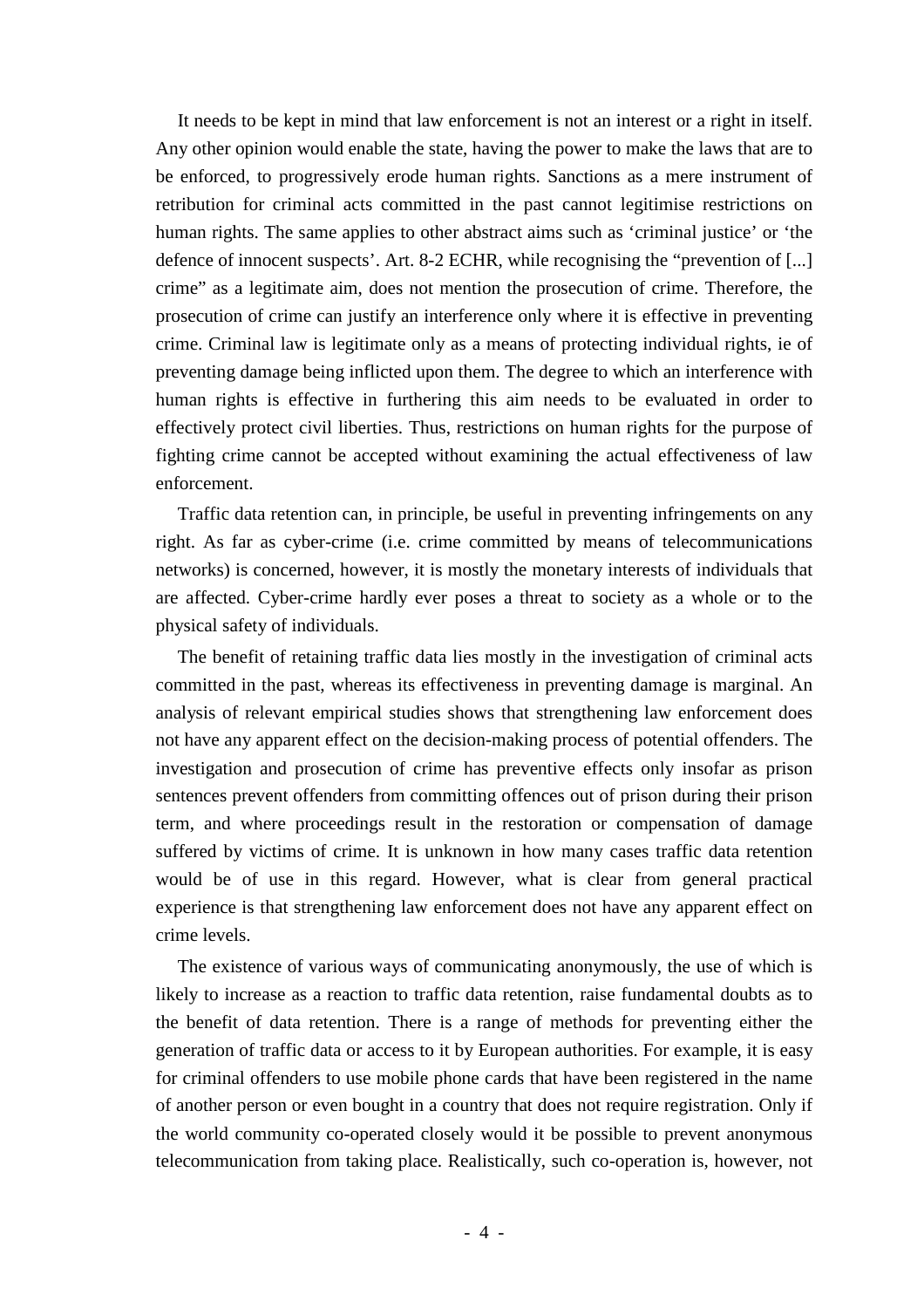to be expected. In any case, criminal offenders cannot be expected to observe laws banning the use of anonymous telecommunications. Therefore, traffic data retention cannot stop more experienced criminals from preventing the generation of incriminating traffic data.<sup>9</sup>

In summary, data retention can be expected to support the protection of individual rights only in few and generally less important cases. A permanent, negative effect on crime levels, even in the field of cyber-crime, is not to be expected. The potential use of data retention in fighting organised crime and in preventing terrorist attacks is marginal or non-existent.

In determining the proportionality of data retention, its negative effects need also to be taken into account. Generally, the seriousness of an interference with human rights is to be judged according to, the preconditions of powers granted, the number and nature of individuals affected and the intensity of negative effects. In doing so, the harmful effects that are certain to happen are not the only ones that need to be taken into account. Serious risks (such as abuse of power) need to be considered as well.

Regardless of the details of data retention schemes, they gravely interfere with the rights to respect for private life and correspondence guaranteed in Art. 8 ECHR. Not only specified individuals but every person is subjected to having their telecommunications usage recorded. In many situations, people cannot reasonably avoid using telecommunications. Therefore, there is often no escape from having the details of one's telecommunications recorded, even where communications are confidential (e.g. lawyer-client communications).

Under a data retention scheme, every use of fixed-line or mobile telephones, fax, text messaging, e-mail, WWW etc. is recorded as to the identity of the individuals involved, the time and place of communications and other details. Unmonitored telecommunications would practically cease to exist. Data retention not only affects communications taking place in public or business premises but for a large part also affects communications in private homes, despite the fact that monitoring a citizen's behaviour in their home is generally permissible only in exceptional circumstances. Traffic data is not being registered anonymously or for statistical purposes, but its purpose is being directed towards enforcement measures against individuals. Therefore, the retention of traffic data can have most serious consequences for individuals, ranging from embarrassing interrogation or observation procedures, right up to life prison sentences – possibly as a result of wrong presumptions. Furthermore, access to retained

<sup>&</sup>lt;sup>9</sup> Caspar Bowden, 'Closed circuit television for inside your head: Blanket traffic data retention and the emergency anti-terrorism legislation', Computer and Telecommunications Law Review, March 2002, § 16.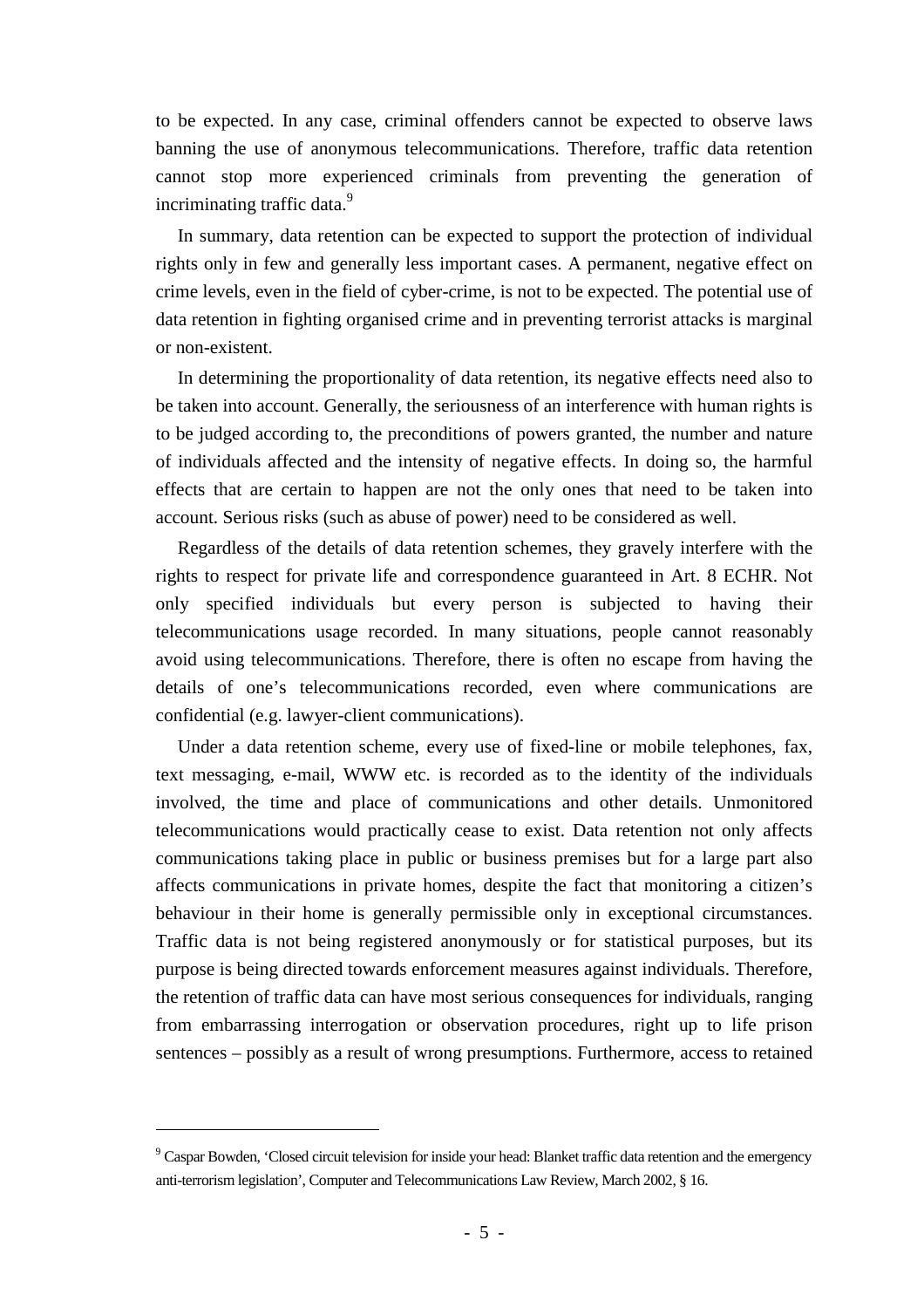traffic data is not costly for authorities, which eliminates another traditional logistical restriction on the use of surveillance powers.

As opposed to other powers granted for the collection of personal data in democratic societies, blanket data retention does not only affect data for which there is an expressed likely use in the future. Citizens are monitored purely for unsubstantiated reasons of precaution. Of the innumerable telecommunications taking place every minute, the probability of a random communication needing to be re-visited and established as fact by law enforcement is minuscule. Although powers are known in democratic societies which are not subject to reasonable suspicion, blanket retention of all telecommunications traffic data is of a new quality, even compared to those powers. In other fields, measures against non-suspects are permissible only in specific cases or situations. Data retention, on the other hand, constitutes a permanent, general registration of citizens' behaviour. The users of telecommunications services are neither responsible for creating a source of danger, nor do telecommunications take place in an unusually dangerous or endangered area.

Contrary to popular opinion, access to traffic data cannot be considered less privacyinvasive than the surveillance of the content of telecommunications. The information value and usability of traffic data is extremely high and at least equals that of telecommunications content. Firstly, traffic data can be processed much more effectively than content data. Traffic data can be analysed automatically, combined with other data, searched for specific patterns and sorted according to certain criteria, all of which cannot be done with content data. Secondly, authorities often are, at least initially, interested in obtaining traffic data only. An interest purely in the contents of telecommunications does not occur in practice. Traffic data provides a detailed picture of the telecommunications, social environment and movements of individuals. The information value of traffic data can, depending on the circumstances, be equal to or exceed that of communications contents. It can therefore not be said that traffic data is typically less sensitive than content data, and it is not justified to apply a lower level of legal protection to traffic data than to content data.

One of the harmful effects of data retention is an increase in the likelihood of erroneous decisions in criminal investigations and court procedures. In view of the difficulties in determining a user's identity for a given telecommunications service, at a given time, and the fact that access to traffic data often affects a multitude of individuals simultaneously, this instrument bears the specific risk of leading to erroneous incriminations or suspicions. Furthermore, retaining traffic data creates potential risks of abuse by state agencies. Traffic data can be extremely useful for political control, eg by intelligence agencies. Experience shows that the risk of powers being abused, especially where they are exercised in secret, must not be underestimated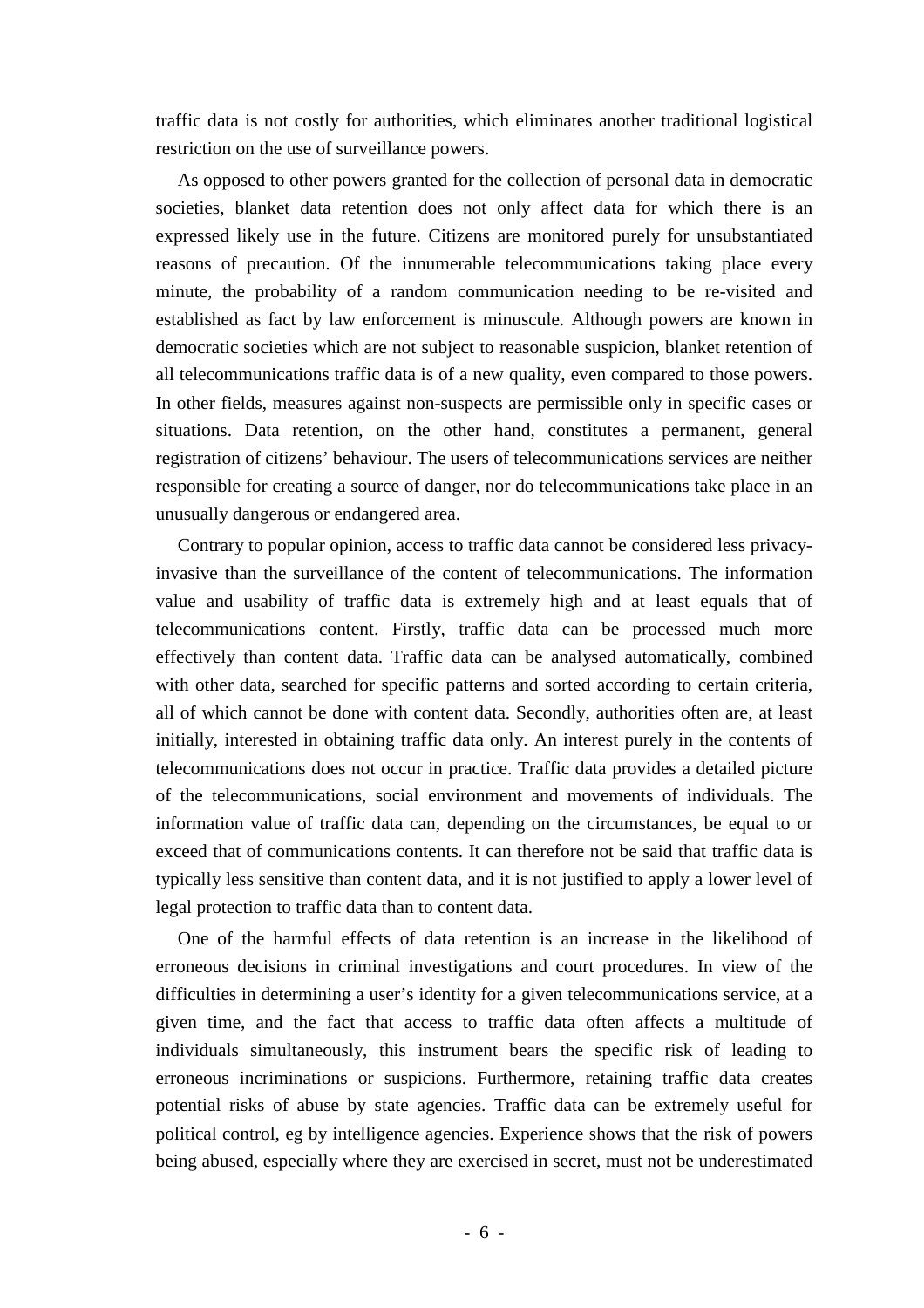even in Europe. Furthermore, where the government prevents the effective protection of personal data because of its appetite for surveillance, it opens up the gates for misuse of the data by third parties. Innumerable facts about the private life of prominent members of the public could be obtained by analysing traffic data. In the event of unauthorised access to retained traffic data, politicians could be forced to resign and officials could be blackmailed. Last but not least, traffic data is useful in gathering economical intelligence by foreign states.

Where data retention takes place, citizens constantly need to fear that their communications data may at some point lead to false incrimination or governmental or private abuse of the data. Because of this, traffic data retention endangers open communication in the whole of society. Individuals who have reasons to fear that their communications could be used against them in the future will endeavour to behave as unsuspiciously as possible or, in some cases, choose to abstain from communicating altogether. Such behaviour is detrimental to a democratic state that is based on the active and unprejudiced involvement of citizens. This chilling effect is especially harmful in cases which attract abuses of power, namely in the case of organisations and individuals who are critical of the government or even the political system. Blanket traffic data retention can ultimately lead to restricted political activity, bringing about damage to the operation of our democratic states and thus to society.

Traffic data retention also causes increased efforts in the development of countermeasures such as technologies of anonymisation. Where the state indirectly encourages anonymous communications in its pursuit of surveillance, it will ultimately damage its power to intercept telecommunications even in cases of great danger.

Neither the positive nor the negative effects of traffic data retention can be determined with certainty. This is due to the lack of empirical knowledge on the subject available at present. In such situations of uncertainty, democratically elected parliaments have a certain margin of appreciation as far as the facts in question are concerned. However, where political decisions have a significant impact on human rights, parliaments are required to make use of all information available to determine the relevant facts as well as possible, and to make a rational decision on that basis. Furthermore, for as long as the relevant facts have not been established, irreversible restrictions on human rights cannot be considered necessary in a democratic society, with an exception being justified only if a measure is indispensable to protect important rights from grave threats.

On this basis, blanket traffic data retention, being a measure with a significant impact on human rights and civil liberties, may not be instituted before having established its effects. The immediate introduction of data retention is not indispensable for the protection of important rights from grave threats. Determining the effects of data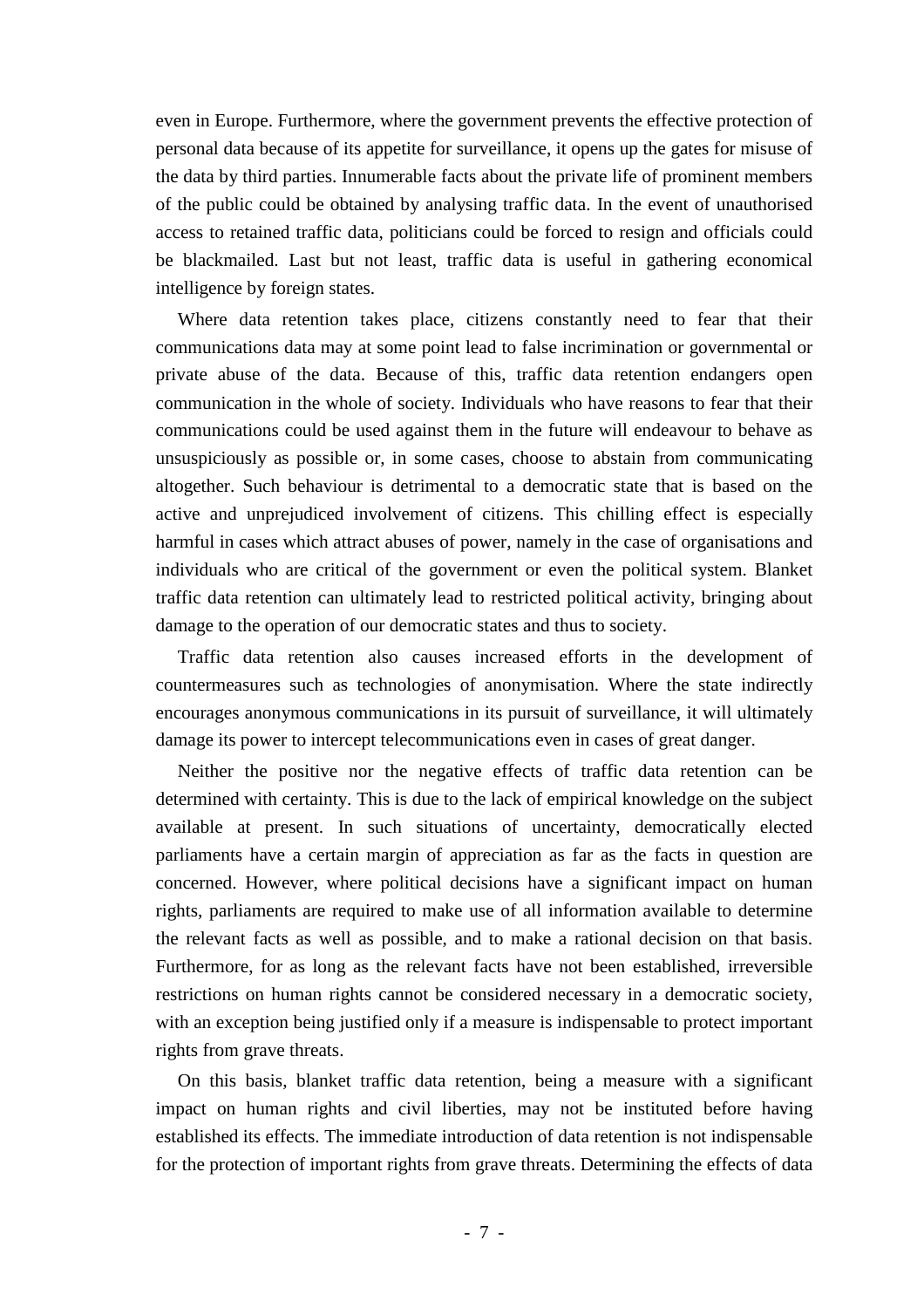retention is possible without actually introducing such a scheme. Since data retention merely brings about a quantitative extension of the amount of traffic data available, evaluating traditional powers of access to traffic data can provide important information on the prospective effects of data retention. Furthermore, for as long as traffic data retention schemes are operated by some EU states, their effects can be studied first hand, both by comparing national data over time and by comparing data with states without retention schemes. Such evaluations would reveal whether traffic data retention is actually useful to agencies, in how many and which cases of crime prevention and prosecution data retention has ultimately made a difference, whether data retention is effective in fighting serious organised crime and whether it has resulted in a decrease in crime levels or not.

Weighing the conflicting rights and interests on the basis of what present knowledge is available, demonstrates a significant disparity between the likely benefit of blanket traffic data retention and its negative effects, both on individuals and on society as a whole. Data retention is a disproportionate restriction of rights under Art. 8 ECHR.<sup>10</sup> While it threatens to inflict great damage on society, its potential benefit appears, overall, to be little. Data retention can support the protection of individual rights only in few and generally less important cases. A permanent, negative effect on crime levels is not to be expected. On the basis of present knowledge, it would not be rational to assume otherwise. Consequently, parliaments that still enact data retention legislation exceed their margin of appreciation under Art. 8 ECHR. As a result, blanket traffic data retention is incompatible with Art. 8 ECHR.

On the other hand, providing authorities with the power to order the logging and disclosure of traffic data in regard to specified communications (data preservation) is compatible with the ECHR, provided that the power is subject to sufficient conditions and that the cost to the telecommunications providers is borne by the government. The

<sup>&</sup>lt;sup>10</sup> Art. 29 Data Protection Working Party, Opinion 5/2002, http://europa.eu.int/comm/internal\_market/privacy/docs/wpdocs/2002/wp64\_en.pdf and Opinion 9/2004, http://europa.eu.int/comm/internal\_market/privacy/docs/wpdocs/2004/wp99\_en.pdf; Covington & Burling, *Memorandum of laws concerning the legality of data retention with regard to the rights guaranteed by the European Convention on Human Rights*, dated 10/10/2003, http://www.statewatch.org/news/2003/oct/Data\_Retention\_Memo.pdf, 3; Recommendation of the European Parliament on the Strategy for Creating a Safer Information Society by Improving the Security of Information Infrastructures and Combating Computer-related Crime (2001/2070(COS)), dated 06/09/2001, document reference A5-0284/2001; Statement of the European Data Protection Commissioners, dated 11/09/2002, http:// www.fipr.org/press/020911DataCommissioners.html. See also European Parliament resolution on the First Report on the implementation of the Data Protection Directive (95/46/EG), dated 09/03/2004, document reference P5-0104/2004, http://www2.europarl.eu.int/omk/sipade2?SAME\_LEVEL=1&LEVEL=5&NAV=S&- LSTDOC=Y&DETAIL=&PUBREF=-//EP//TEXT+TA+P5-TA-2004-0141+0+DOC+XML+V0//EN, § 18.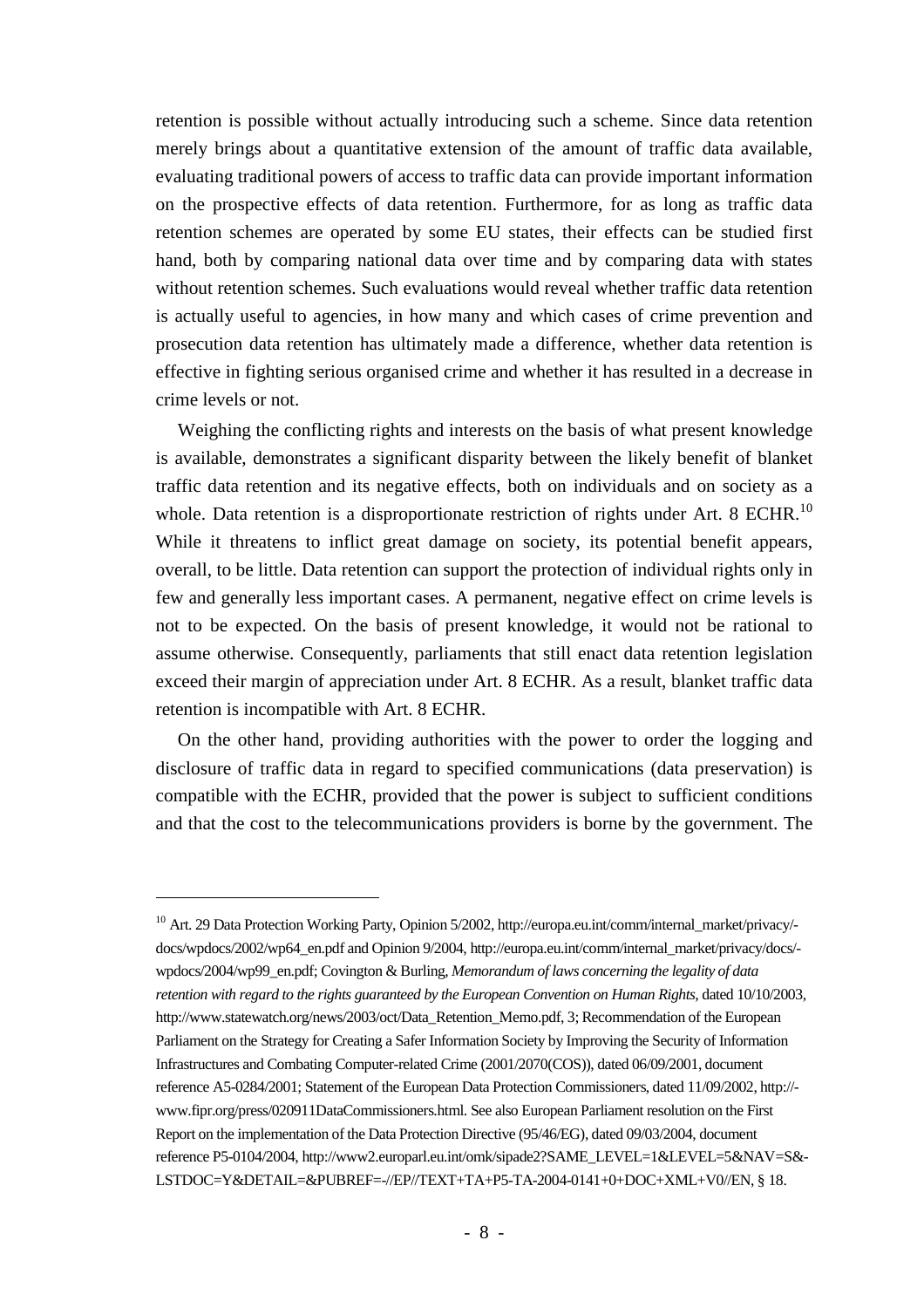Council of Europe's Convention on Cybercrime<sup>11</sup> provides for such data preservation powers to be enacted.

#### **3. Freedom of expression (Article 10 ECHR)**

Art. 10 ECHR guarantees the right to freedom of expression, including the freedom to hold opinions and to receive and impart information and ideas without interference by public authorities. Both facts and opinions fall within the scope of Art. 10 ECHR.<sup>12</sup> It is irrelevant which technical means are used to exercise the rights under Art. 8 ECHR.<sup>13</sup> Thus, the use of telecommunications networks is covered by the provision. It is also without relevance whether communications are of a private or a public nature and whether they are individual or mass communications.<sup>14</sup> Although the protection afforded by Art. 10 ECHR is partly identical to that of Art. 8 ECHR, both rights have different purposes and are therefore to be applied independently of each other.

For Art. 10 ECHR to afford effective protection, indirect obstructions to the freedom of expression must fall within its scope where they typically and clearly hinder the free exchange of opinions and facts. Data retention has this effect: Firstly, retaining all traffic data on the population's communications would have a disturbing effect on the free expression of information and ideas as described above. Secondly, if the state does not fully compensate telecommunications companies affected, prices for their services will rise significantly and formerly free services will partly cease to be offered, thus decreasing the amount of information people can afford to circulate. Therefore, data retention legislation interferes with the freedom of expression.

Art. 10-2 ECHR states that the exercise of freedoms under Art. 10-1 ECHR can be subjected to restrictions where it is necessary in the interests of, among others, national security, public safety or for the prevention of crime. However, such legislation must fulfil the same conditions as described above in relation to Art. 8 ECHR, most of all the proportionality test.

Data retention legislation does not meet this requirement: The free exchange of information is of paramount importance in a democratic society. Traffic data retention has the effect of allowing communications to be revisited at will, thus deterring both

<sup>&</sup>lt;sup>11</sup> Dated 23/11/2001, http://conventions.coe.int/Treaty/en/Treaties/Html/185.htm.

<sup>12</sup> Jochen Frowein/Wolfgang Peukert, *EMRK-Kommentar* (Engel, 1996), Art. 10, § 5; Dieter Kugelmann, 'Der Schutz privater Individualkommunikation nach der EMRK', Europäische Grundrechte-Zeitschrift (EuGRZ), Vol. 30, No. 1-3, February 2003, 20 with further references.

<sup>13</sup> Jochen Frowein/Wolfgang Peukert, *EMRK-Kommentar* (Engel, 1996), Art. 10, § 5; Dieter Kugelmann, 'Der Schutz privater Individualkommunikation nach der EMRK', Europäische Grundrechte-Zeitschrift (EuGRZ), Vol. 30, No. 1-3, February 2003, 19.

<sup>14</sup> Jochen Frowein/Wolfgang Peukert, *EMRK-Kommentar* (Engel, 1996), Art. 10, §§ 15 *et seq*.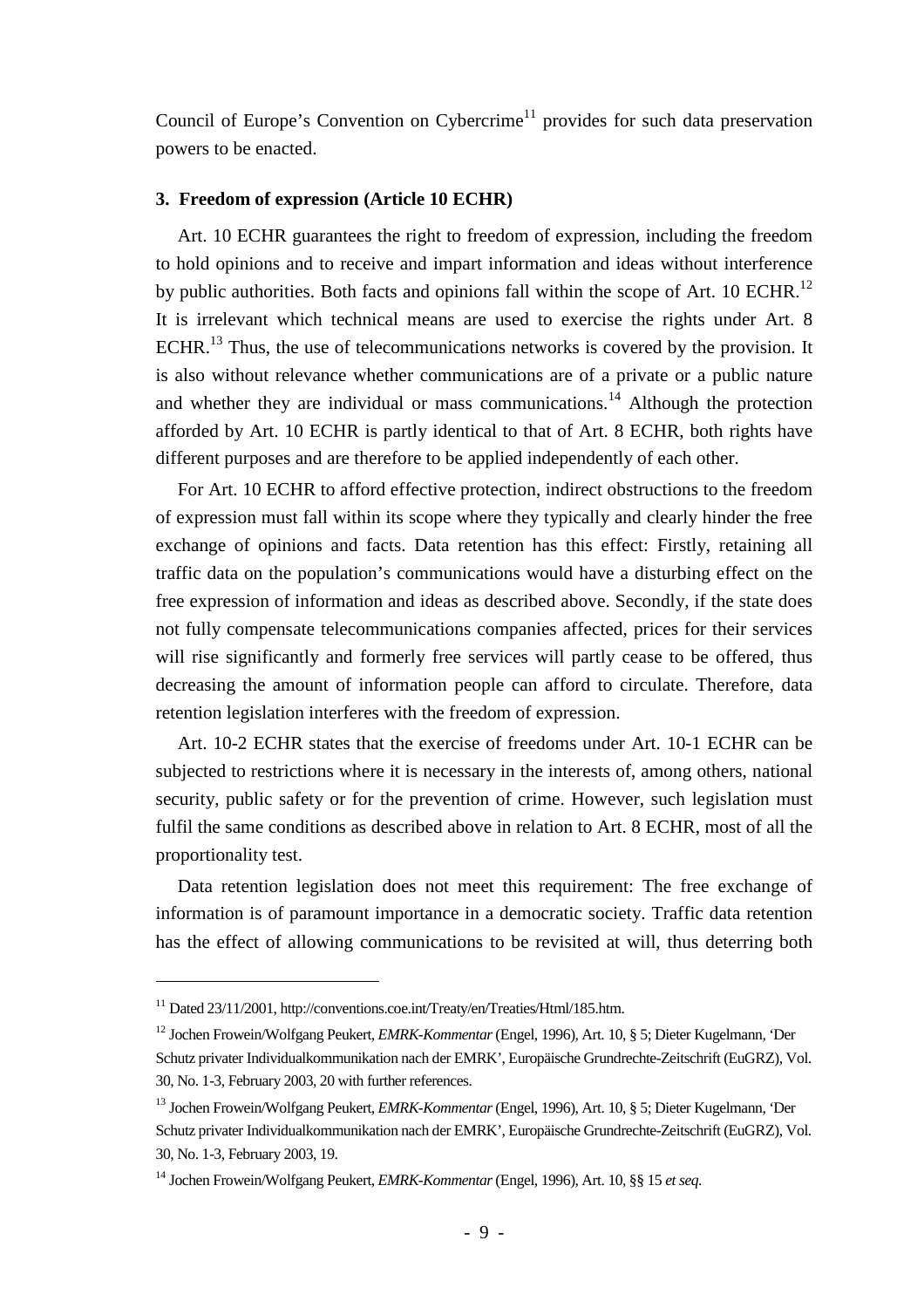providers and recipients of sensitive information. Particularly information that is critical of governments is subjected to this effect. In comparison to the marginal benefits of traffic data retention, its negative effects on the freedom of expression are major. Therefore, blanket data retention requirements are disproportionate and incompatible with Art. 10 ECHR.

### **4. The Protection of property (Article 1 PECHR)**

 $\overline{a}$ 

Art. 1 of the first protocol to the ECHR (PECHR)<sup>15</sup> guarantees the protection of property. Art. 1 PECHR applies to property that has been acquired rather than to future income or earnings.<sup>16</sup> Therefore, the fact that compulsory data retention would impose financial burdens on service providers and result in a loss of profits does not constitute an interference with Art. 1 PECHR.

The jurisprudence of the ECtHR recognises the customer basis of a company as property protected by Art. 1 PECHR.<sup>17</sup> A state measure that results in a loss of customers to companies therefore interferes with their property rights.<sup>18</sup> Data retention requirements affect all telecommunications and Internet service providers in a similar fashion and are therefore unlikely to affect the customer basis of individual companies. Thus, their property rights are not interfered with in this regard.

The Court also recognises that an unintended, state-induced de facto deprivation of property is covered by the second sentence of Art. 1-1 PECHR<sup>19</sup> if its effects are equal to those of formal dispossession. This is the case if possessions cannot be enjoyed in any purposeful way as a result of the measure.<sup>20</sup> A measure of that kind can only be deemed proportionate if the law provides for reasonable compensation.<sup>21</sup>

The machines and devices used by telecommunications service providers to operate their businesses are the property of those companies and thus protected by Art. 1

<sup>&</sup>lt;sup>15</sup> Protocol to the Convention for the Protection of Human Rights and Fundamental Freedoms, dated 20/03/1952, as amended by Protocol No. 11, dated 11/05/1994, http://conventions.coe.int/Treaty/en/Treaties/Html/009.htm.

<sup>16</sup> ECtHR, *Wendenburg* et al. *v. Germany* (2003), http://hudoc.echr.coe.int/Hudoc2doc2/HEDEC/200308/- 71630\_01\_di\_chb3\_06\_02\_2003.doc.

<sup>17</sup> ECtHR, *Wendenburg* et al. *v. Germany* (2003), http://hudoc.echr.coe.int/Hudoc2doc2/HEDEC/200308/- 71630\_01\_di\_chb3\_06\_02\_2003.doc.

<sup>18</sup> ECtHR, *Wendenburg* et al. *v. Germany* (2003), http://hudoc.echr.coe.int/Hudoc2doc2/HEDEC/200308/- 71630\_01\_di\_chb3\_06\_02\_2003.doc.

<sup>19</sup> References in Jochen Frowein/Wolfgang Peukert, *EMRK-Kommentar* (Engel, 1996), Art. 1 PECHR, § 25; C. Grabenwarter, *Europäische Menschenrechtskonvention* (Beck, 2003), 417.

<sup>20</sup> Christoph Grabenwarter, *Europäische Menschenrechtskonvention* (Beck, 2003), 417.

<sup>21</sup> ECtHR, *James* et al. *v. the United Kingdom* (1986), Publications A98, § 54; Jens Meyer-Ladewig, *Konvention zum Schutz der Menschenrechte und Grundfreiheiten* (Nomos, 2003), Art. 1 PECHR, § 29 with further references.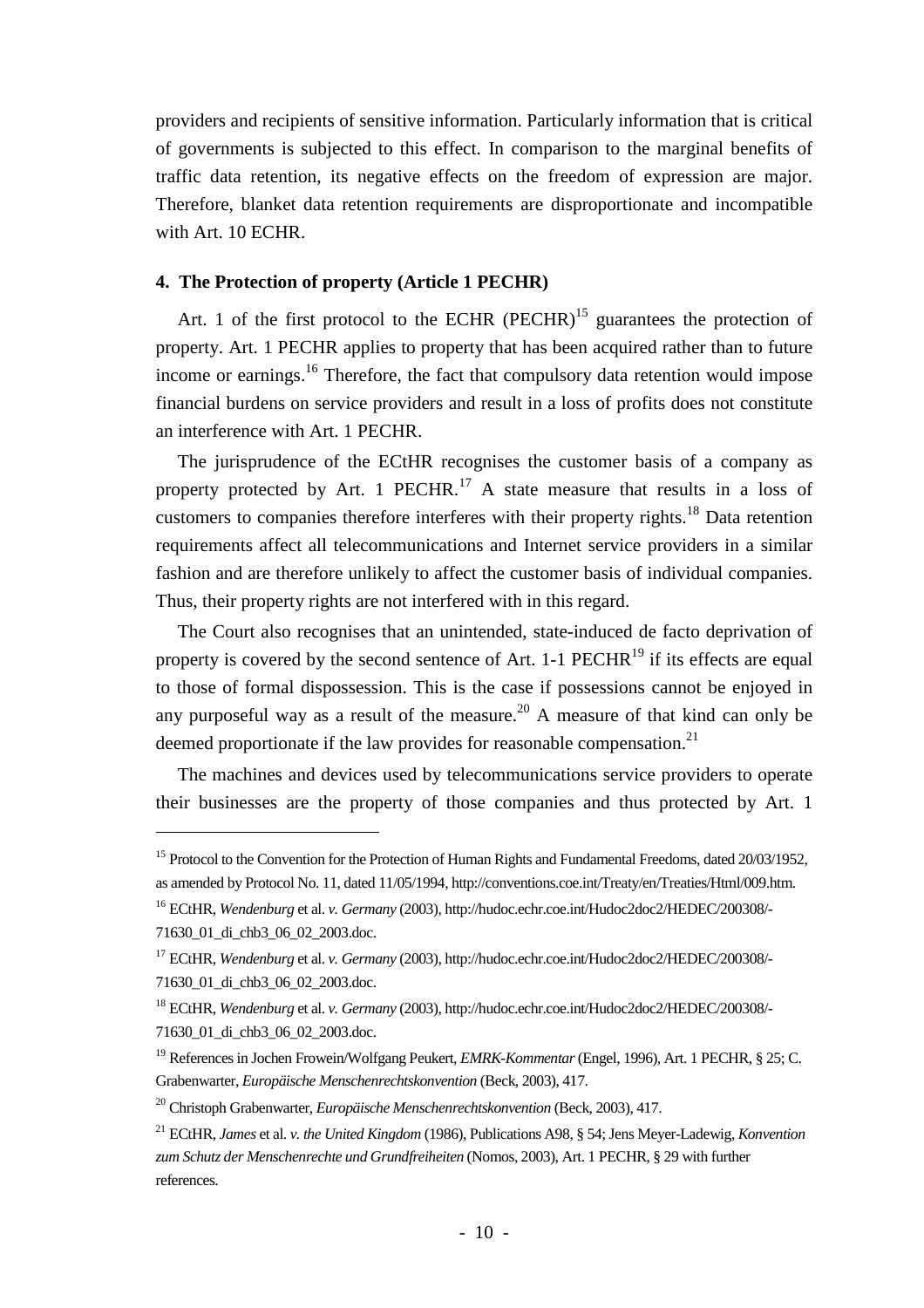PECHR. Compulsory data retention results in a de facto deprivation of service providers of that property if devices previously used to provide services cannot be upgraded or adapted to allow for traffic data retention and, as a result, become practically worthless. The second sentence of Art. 1-1 PECHR consequently requires adequate compensation to service providers who suffer such losses where they are inevitable.

Apart from these extreme cases, data retention legislation could manifest as laws controlling the use of property within the meaning of the second paragraph of Art. 1 PECHR. A decision by the European Commission on Human Rights, on a German statute requiring employers to assist in the taxation of employees,  $^{22}$  demonstrates that state-imposed obligations can be qualified as an interference with Art. 1 PECHR. Although the Commission did not have to decide on the question because of its irrelevance in regard to the case at hand, it examined whether the statute would be justified if it were an interference with property rights. This is an indication that the Commission would have qualified the law as an interference with the right of property if it had had to decide on the question.

In principle, any legislation imposing or prohibiting specific uses of property, controls the use of property within the meaning of Art. 1-2  $PECHR<sup>23</sup>$  However, it would be excessive to consider any law the compliance with that may require making use of one's property an interference with Art. 1 PECHR. An indirect interference with the right of property should be recognised only where a law typically and clearly results in an encroachment on the right of peaceful enjoyment of property.

An obligation to retain traffic data would force telecommunications service providers to use their property in order to comply with the law. Presumably, some devices would even need to be used exclusively to retain traffic data, without serving another purpose. Therefore, data retention laws would clearly control the use of the service provider's property and thus interfere with their rights under Art. 1 PECHR.

According to Art. 1-2 PECHR, an interference can be justified in the general interest. In this regard, the contracting parties enjoy a wide margin of appreciation.<sup>24</sup> However, any interference must be proportionate.<sup>25</sup> In the case of data retention requirements, it has been shown above that the benefit of data retention is very limited. On the other hand, the financial burden on the companies compelled to retain data is

 $^{22}$  European Commission on Human Rights, E 7427/76, Decisions and Reports 7, 148.

<sup>23</sup> Christoph Grabenwarter, *Europäische Menschenrechtskonvention* (Beck, 2003), 418; see also European Commission on Human Rights, E 5593/72, Collection of Decisions 45, 113, qualifying a law which required owners of tenanted buildings to maintain them as an interference with the right of property.

<sup>24</sup> ECtHR, *Tre Traktörer Aktiebolag v. Sweden* (1989), Publications A159, § 62.

<sup>25</sup> ECtHR, *Tre Traktörer Aktiebolag v. Sweden* (1989), Publications A159, § 59.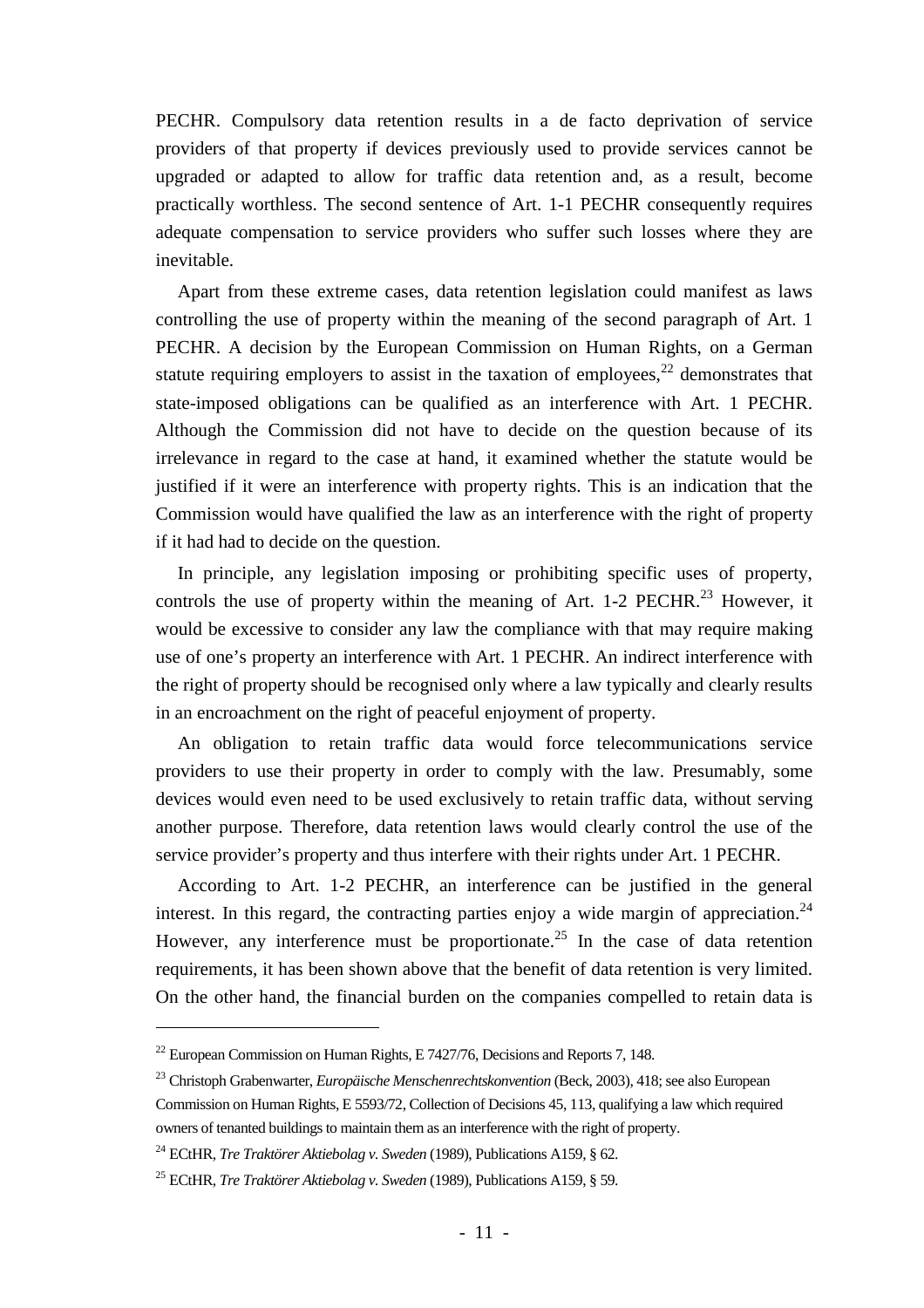substantial. The cost of retaining traffic data is by far exceeded by the cost resulting from the ensuing obligations to administer, search and transmit retained data to authorities requesting it. The total cost of data retention is high and has been estimated to be in the United Kingdom alone, industry-wide £100 million ( $\epsilon$ 150 million) at the least.<sup>26</sup> In view of its marginal benefit, data retention legislation can be deemed proportionate under Art. 1 PECHR only if telecommunications companies are fully compensated for costs they incur for compliance. As member states are not required to compensate costs under directive 2006/24/EC, the directive is an improper invasion in the rights of the telecommunications companies guaranteed under Art. 1 PECHR.

### **5. Summary**

1) Directive 2006/24/EC constitutes a disproportionate and therefore illegal invasion in the rights of citizens guaranteed under Art. 8 and Art. 10 ECHR.

2) The directive is also an improper invasion in the rights of the telecommunications companies guaranteed under Art. 1 PECHR as member states are not required to compensate their costs.

### Patrick BREYER

Arbeitskreis Vorratsdatenspeicherung (Working Group on Data Retention) Marktstraße 18 D-33602 Bielefeld

acting on behalf of the following organisations:

1. APTI, Romania

- 2. Arbeitskreis Vorratsdatenspeicherung, Germany
- 3. Associazione per la Libertà nella Comunicazione Elettronica Interattiva, Italy
- 4. Berufsverband Deutscher Psychologinnen und Psychologen e.V., Germany
- 5. big brother awards french chapter, France
- 6. Bits of Freedom, Netherlands
- 7. Deutsche Gesellschaft für Soziologie e.V., Germany

<sup>26</sup> APIG, All Party Parliamentary Internet Group (UK): *Communications Data, Report of an Inquiry*, January 2003, http://www.apig.org.uk/APIGreport.pdf, 24.